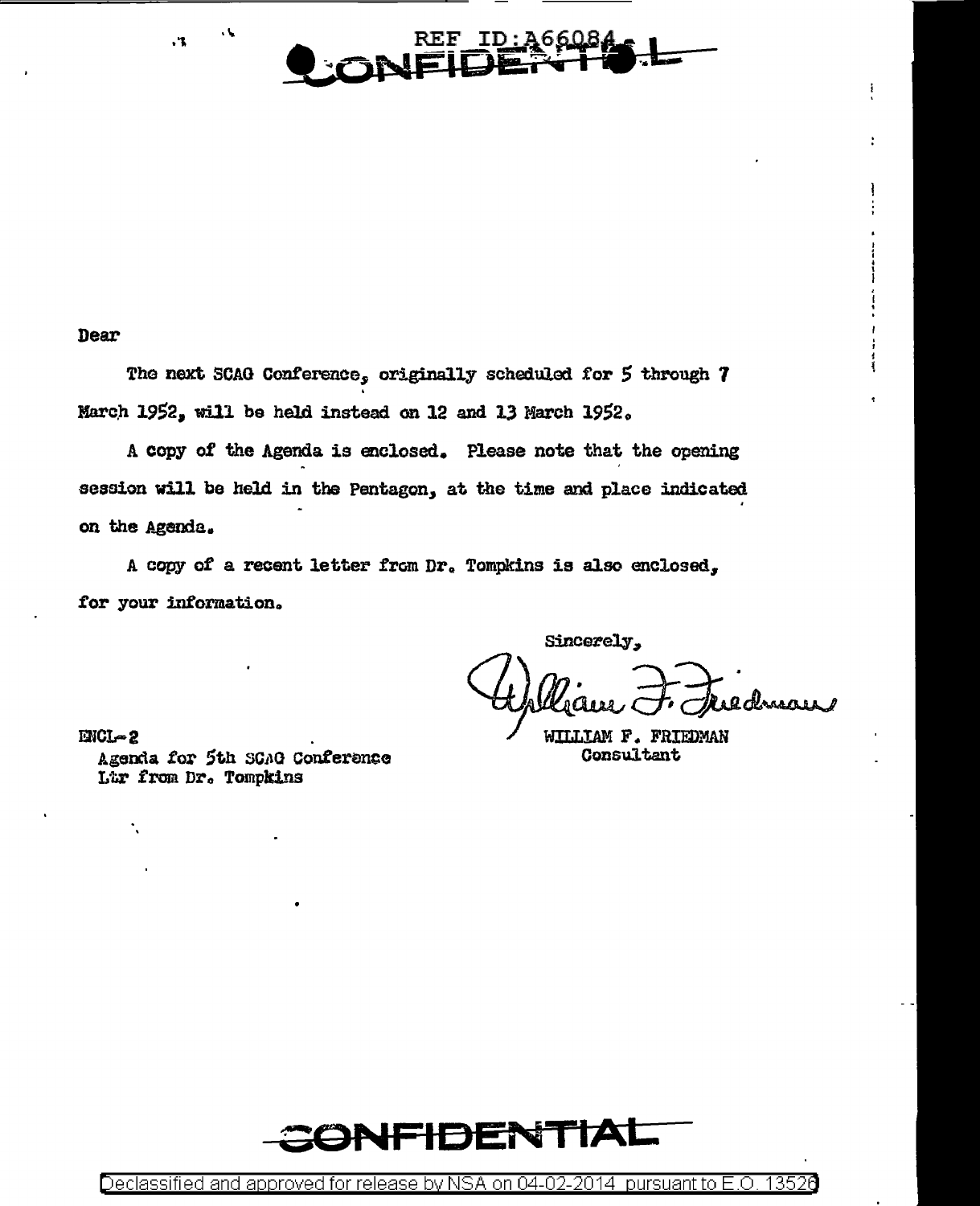

## SPECIAL CRYPTOLOGIC ADVISORY GROUP

 $\mathcal{O}_\mathbf{C}$ 

Ÿ.

(SCAG)

Agenda

for

Fifth Conference of SCAG

ł.

Opening on

12 March 1952

 $\ddot{\phantom{0}}$ 

 $\mathbf{1}$ 

CONFIDE TIAL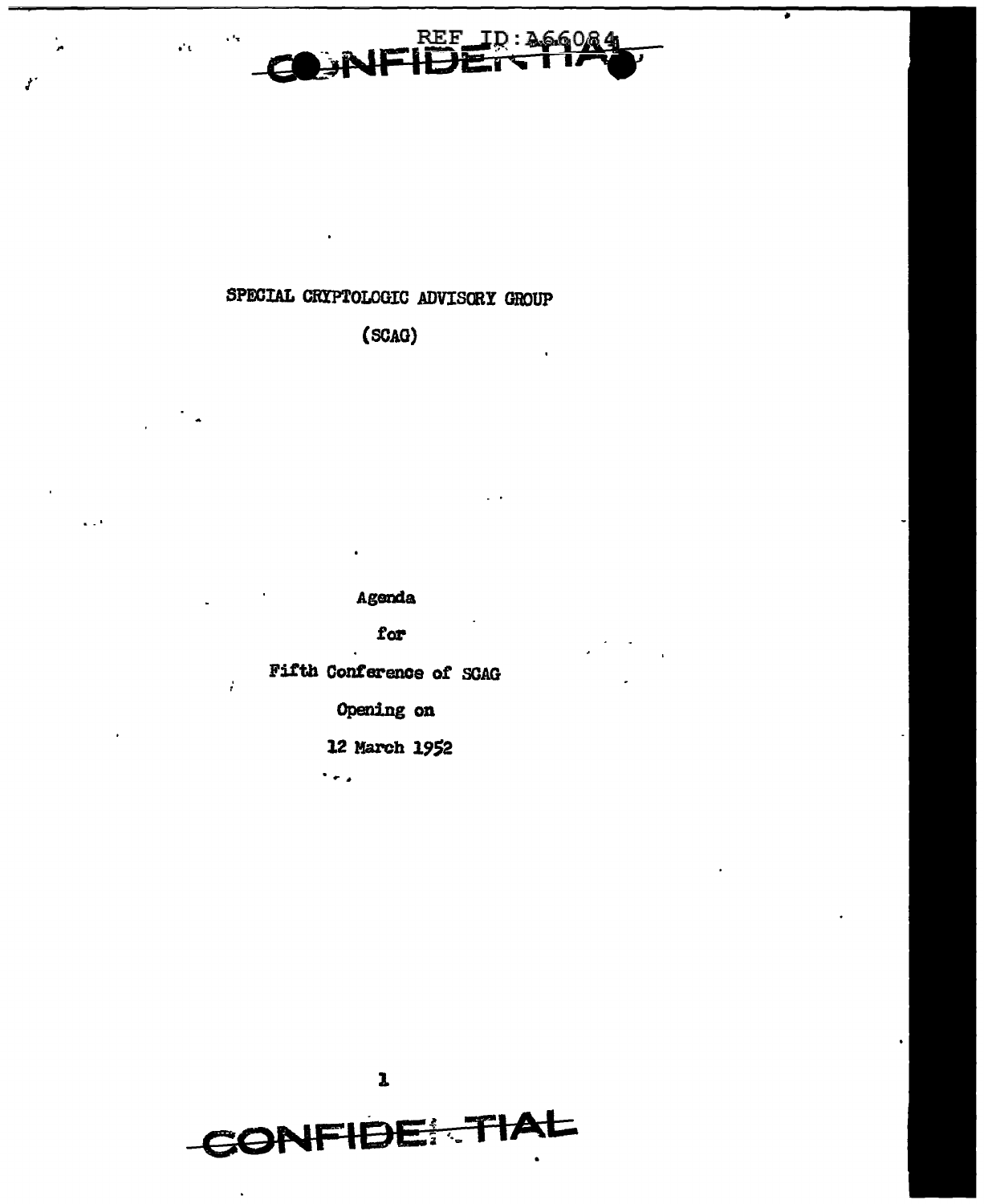

**AGENDA** 

for

FIFTH SCAG CONFERENCE

12-13 March 1952

## 12 March 1952

9:00 A.M. - Opening Session: This will be a private session, attended only by SCAG members.

> The meeting will be held in Room 3Cl34, Department of Defense Building (Pentagon).

The South Parking Area, Lane 19, will be the closest entrance but this space is small, limited to 3-hour parking and the limit is strictly enforced. All day parking is afforded in the North Parking Area, Lanss 51-63, which, although located at a greater distance from the Pentagon, affords ample space and unrestricted parking.

\* \* \* \* \* \* \* \* \* \* \*

 $12:30$   $P.M. = Lunch$ 

 $\mathbf{r}$ 

\* \* \* \* \* \* \* \* \* \* \*

2:00 P.M. - Technical Session: This will be held in Room 2029 "B" Building, Arlington Hall Station.

General Discussion

Basic Research - VHF computers Mathematical Contracts

Main Problem - Mathematical methods Round Robin Logical methods Depth

**Engineering Research - Rotors ROBIN** machines **NOMAD** 

**Radio Research**